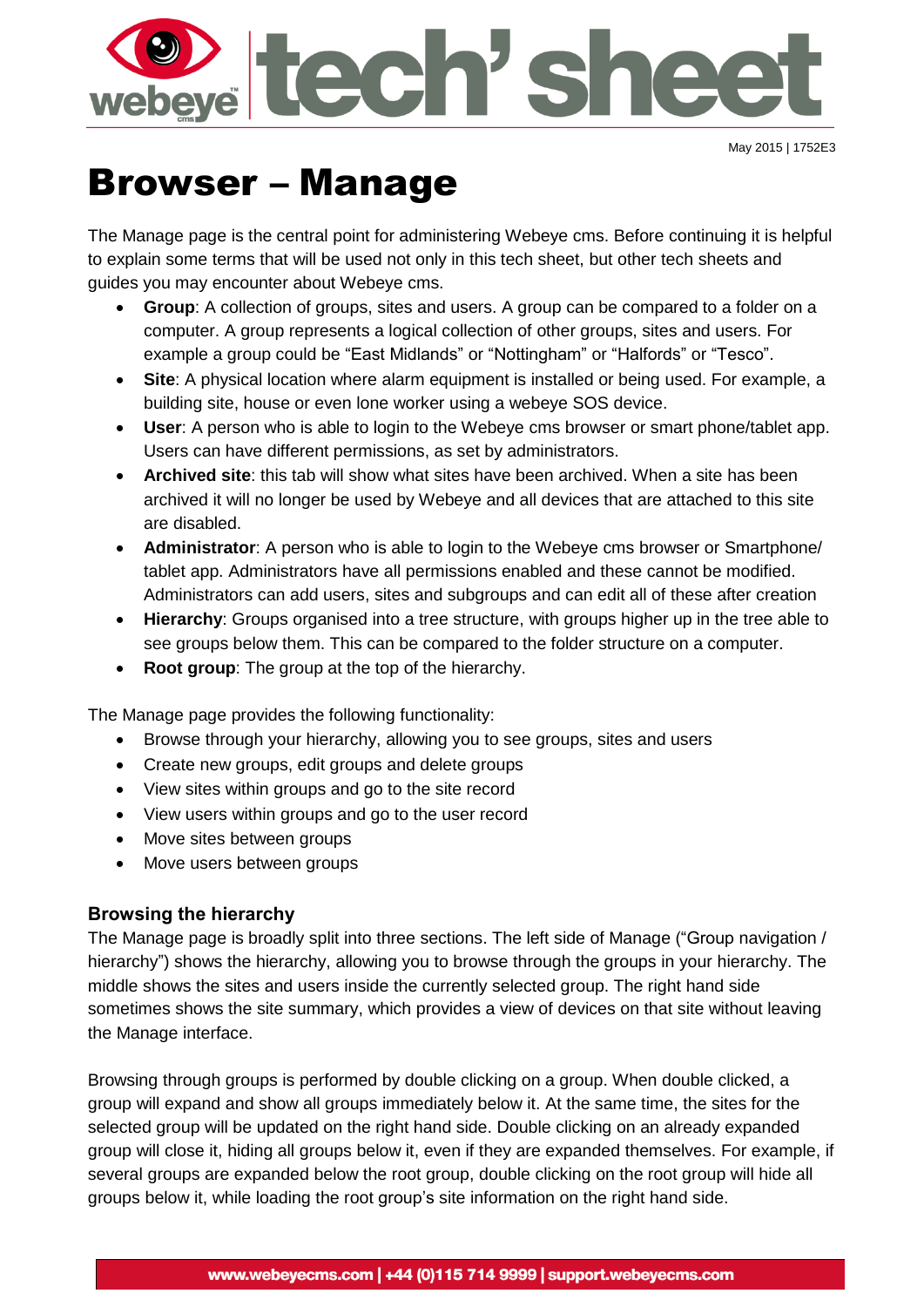Clicking once on a group will show only the sites for that group on the right hand side. The screenshot on the next page shows how it is possible to browse groups in the hierarchy.



## **Group administration**

Your hierarchy can be created however you want. Webeye cms imposes very few restrictions on how you structure groups within your hierarchy. Here are some examples of how customers have structured their hierarchy:

 Only the root group: Some customers do not require structure. Customers with only ten or twenty sites might not feel the need for a hierarchy. All their sites and users are located in the root group

| England         | <b>GROUP OPTIONS FOR YOUNG SECURITY</b> | England        |                                        |  |  |  |  |
|-----------------|-----------------------------------------|----------------|----------------------------------------|--|--|--|--|
| National        | Create subgroup                         | National       |                                        |  |  |  |  |
| Aldi            |                                         | Aldi           |                                        |  |  |  |  |
| $Co$ -op        |                                         | $Co$ -op       |                                        |  |  |  |  |
| Tesco           |                                         | Tesco          |                                        |  |  |  |  |
| Derbyshire      |                                         | Derbyshire     |                                        |  |  |  |  |
| Leicestershire  |                                         | Leicestershire | Nottinghamshire                        |  |  |  |  |
| Nottinghamshire |                                         |                |                                        |  |  |  |  |
| Mansfield 103   |                                         | Mansfield 103  |                                        |  |  |  |  |
| Nottingham 678  |                                         | Nottingham 678 | <b>GROUP OPTIONS FOR MANSFIELD 103</b> |  |  |  |  |
| Sutton 391      |                                         | Sutton 391     | Create subgroup                        |  |  |  |  |
| Scotland        |                                         | Scotland       | Edit this group                        |  |  |  |  |
| Wales           |                                         | Wales          | Delete this group                      |  |  |  |  |

 Regional structuring: Some customers have thousands of sites and are so large they require sites to be highly structured. The root group may contain groups for each continent e.g. North America, Europe, Asia. North America may then contain groups called USA and Canada. USA may then contain groups such as Colarado, Florida, California. Users belonging to different groups will only be able to see certain groups and sites. For example, a user in the group Florida would not be able to access anything in California, Canada or Europe etc.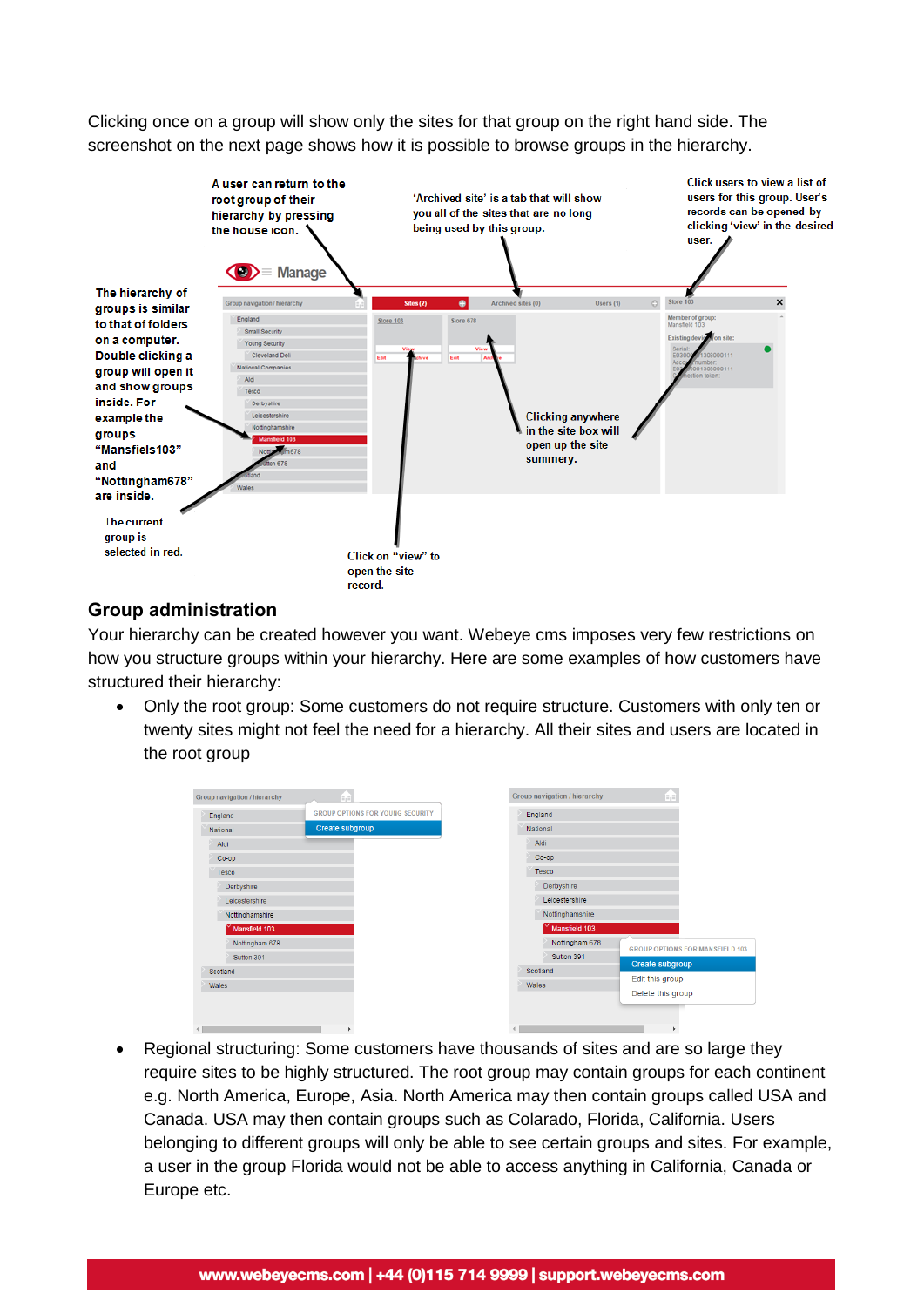Groups can be created by right clicking in the left hand section of Manage as shown in the screenshots below. If you click where "Group navigation / hierarchy" is shown, this will allow you to create a new subgroup for your root group, whereas right clicking on an existing subgroup will allow you to create, edit and delete groups within your hierarchy.

Clicking "Create subgroup" or "Edit this group" from the group menu will present the screen shown in the image below, allowing you to enter the details of the group. When you are satisfied all the details are correct, click the "Create group" or "Update group" button.

| <b>Fields marked</b><br>with $*$ are                                                                                           | Add a subgroup               | 36                                                                                                                                                               |
|--------------------------------------------------------------------------------------------------------------------------------|------------------------------|------------------------------------------------------------------------------------------------------------------------------------------------------------------|
| required.                                                                                                                      | Name*                        |                                                                                                                                                                  |
|                                                                                                                                | <b>Address</b>               |                                                                                                                                                                  |
| Each group in<br>Webeye cms has a<br>particular type.                                                                          |                              |                                                                                                                                                                  |
| Unless you want to                                                                                                             | Post code                    |                                                                                                                                                                  |
| make the new group<br>private, the group<br>type should always                                                                 | Phone                        |                                                                                                                                                                  |
| be set to<br>"Organisational".                                                                                                 | Fax                          |                                                                                                                                                                  |
|                                                                                                                                | Default contact details      |                                                                                                                                                                  |
| A Private group can                                                                                                            | Select group type            | Organisational ▼                                                                                                                                                 |
| only be accessed by<br>members from within<br>that group and is<br>more suited to<br>groups that are<br>residential in nature. | Custom logo (must be<br>PNG) | Please choose an image to upload. Please note that any existing image will be replaced by the one<br>you upload.<br>Choose File   No file chosen<br>Create group |

### **Site and user administration**

Viewing more details about a site or user is done by clicking on the "View" button in the relevant site or user box. Options available for both sites and users are out of the scope of this guide and are covered in other guides. If there are more sites or users than displayed, appropriate next and previous buttons will be shown, allowing you to browse through sites or users.

The plus symbols in Manage, shown below, allow you to create sites/users for the group currently selected.



Creating a site is fairly straight forward; click the plus button next to "Sites" to display a form allowing you to enter the site details and then click "Create site".

Creating a user requires a few further comments, as it may not be immediately clear what some of the options on the user form are. Clicking the plus button to create a user will display the user form in a separate window as shown on the following page.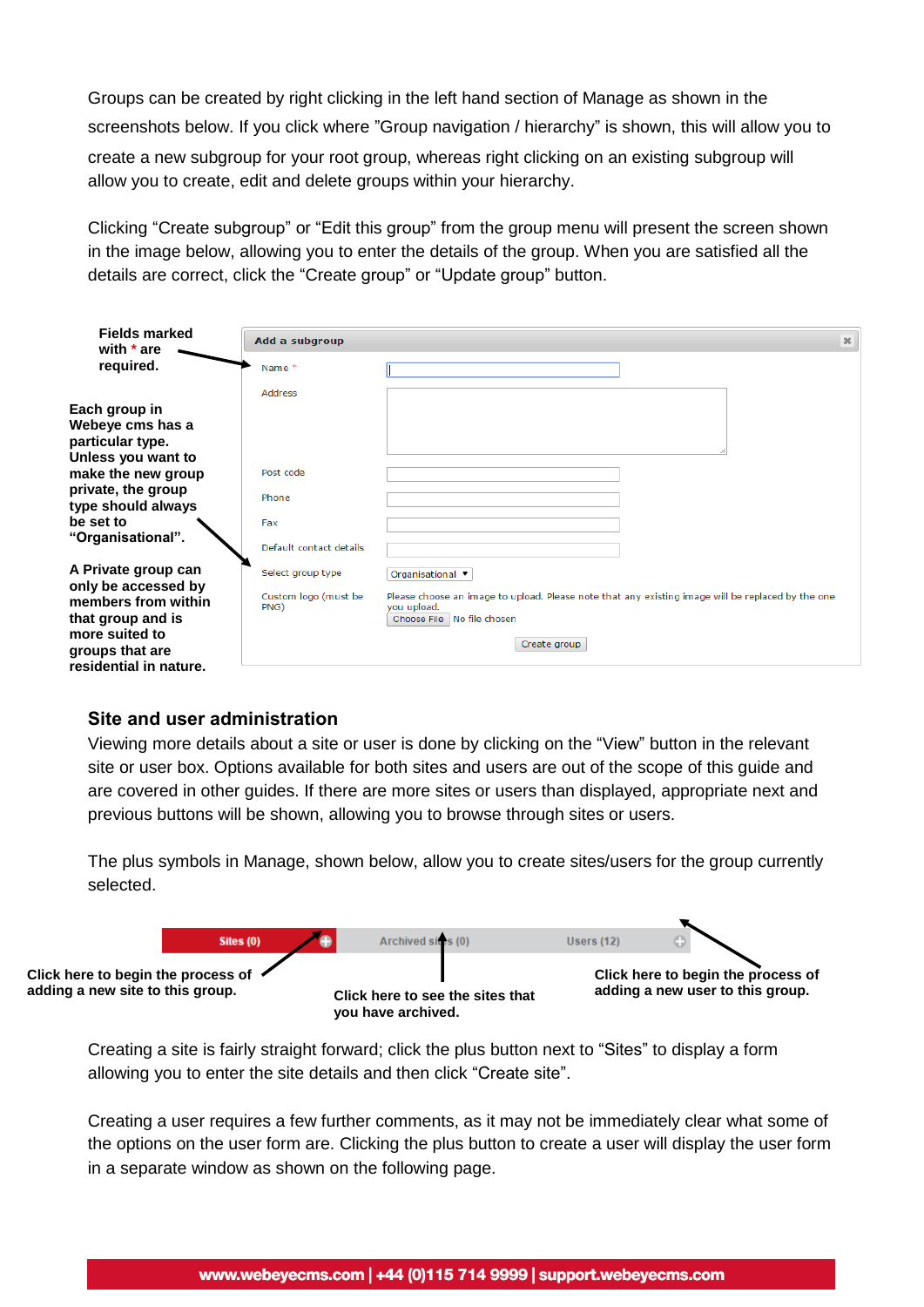A user must have a username (which should be an email address), a password and a full name in order to be created. When creating a user you can choose the type of user, what their default alarm type is and their preferences for alarm notification within the browser. **There are two types of**

**users: Administrators**

| Add a user                                                                                                                                                                                                                                                                                    | $\mathcal{H}$                                                                                                                                                                                                                                                                                                                                                                                                                                                                                                                                                                                                                           | and normal users.                                                                                                                                                                                                                                                                                                                                                                                                                                                                                                                                      |
|-----------------------------------------------------------------------------------------------------------------------------------------------------------------------------------------------------------------------------------------------------------------------------------------------|-----------------------------------------------------------------------------------------------------------------------------------------------------------------------------------------------------------------------------------------------------------------------------------------------------------------------------------------------------------------------------------------------------------------------------------------------------------------------------------------------------------------------------------------------------------------------------------------------------------------------------------------|--------------------------------------------------------------------------------------------------------------------------------------------------------------------------------------------------------------------------------------------------------------------------------------------------------------------------------------------------------------------------------------------------------------------------------------------------------------------------------------------------------------------------------------------------------|
| Username (preferably an email address) *<br>newuser@somewhere.com<br>Password *<br><br>Full name *<br>Mr New User<br>Phone number (not separated by spaces)<br>Mobile phone device type<br>Android<br>Country of residence<br>UK<br><b>Associated time zone</b><br>UK<br>v<br>Contact details | Is this user an administrator?<br>Administrators can configure group<br>sites, devices and users.<br>$\bigcirc$ Yes<br>⊛ No<br>Default alarm type.<br>SAM (Standard Alarm Message)<br>WEM (WebEye Message)<br>Select the level of alarm notification<br>preference in the main browser on the<br>Alarm Oueue for this user.<br>a Audio notification only non-repeat<br>Audio notification only with 10 second<br>repeat<br>◯ Visual notification only non-repeat<br>$\circ$ Visual notification only with 10<br>second repeat<br>Audio and visual notification non-<br>repeat<br>Audio and visual notification with 10<br>second repeat | .An administrator can do<br>everything in Webeye<br>cms, from handling<br>alarms to managing<br>groups, sites and users.<br>A normal user can be<br>given permissions by an<br>administrator from the<br>user record.<br>The alarm notification<br>options only affect the main<br>browser, the phone/tablet<br>apps are not affected by<br>these options.<br>Audio notifications consist<br>of a siren noise playing<br>when a new alarm comes in<br>to the alarm list. A visual<br>notification consists of a<br>pop-up window appearing<br>instead. |
| Create new user                                                                                                                                                                                                                                                                               |                                                                                                                                                                                                                                                                                                                                                                                                                                                                                                                                                                                                                                         | Audio and visual<br>notifications can either<br>happen once, or be<br>repeated. They can also be<br>set to occur simultaneously.                                                                                                                                                                                                                                                                                                                                                                                                                       |

#### **Moving sites and users around the hierarchy**

A group can contain other groups, sites or users. There may be occurrences where a site or user may need moving to another group, for example you may have put a site or user in the wrong group. The Manage page allows you to do this by dragging and dropping the user or site onto the desired group in the hierarchy on the left hand side. This action resembles moving a file to another folder on your computer.

The screenshot below shows a site named "Store 391", which was mistakenly created in the "Mansfield 103" group. The screenshot shows the site being dragged and dropped onto the "Sutton 391" group, where it was originally intended to be placed. Once a site has been moved to a different group a confirmation box is displayed prompting the user to confirm their action. Moving users between groups follows the same process. To cancel a move click the "X" in top right hand corner of the confirmation box.